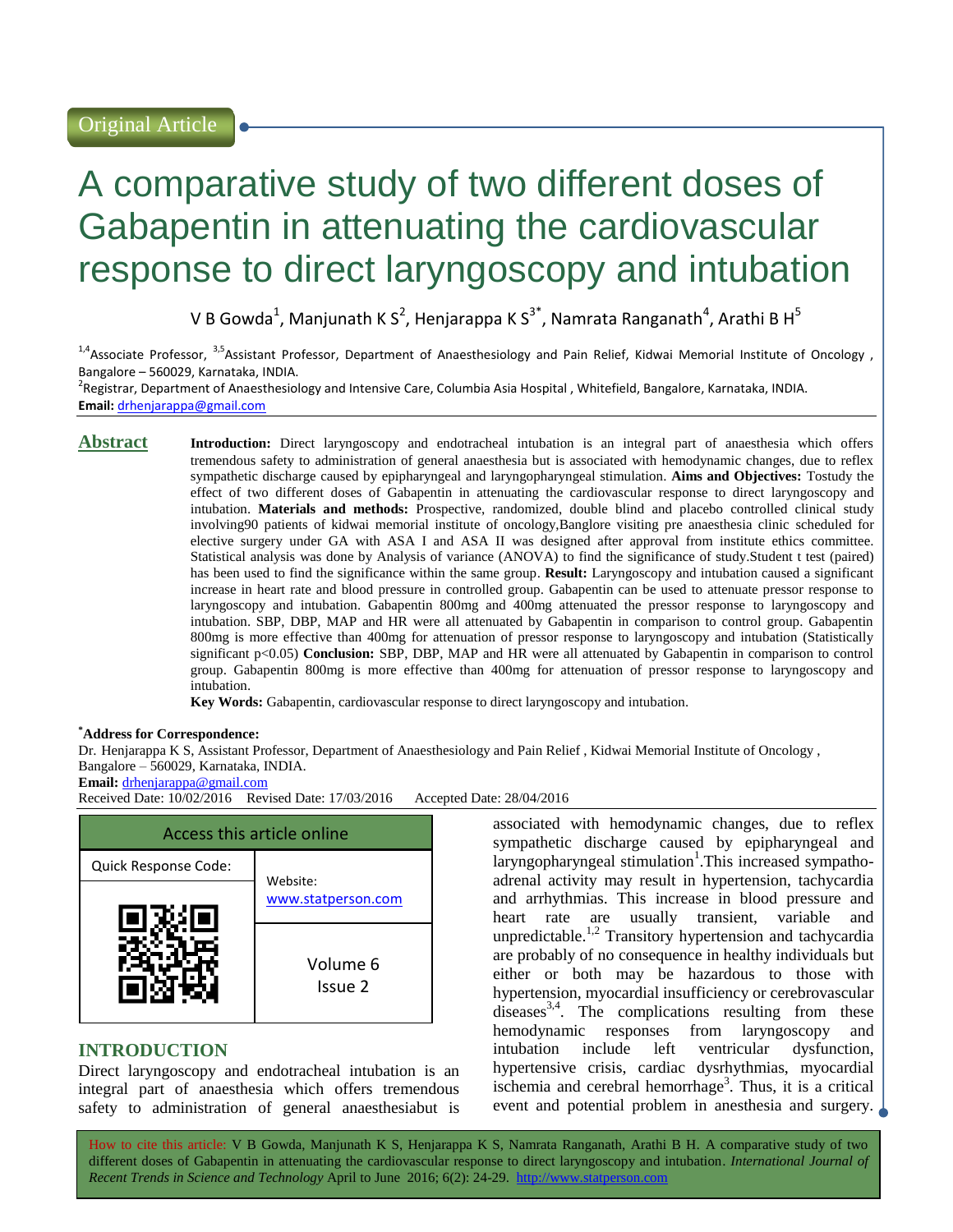Cautious precautions should be taken to attenuate such responses in critically ill patients.

Several techniques have been proposed to attenuate this pressor response following laryngoscopy and intubation, such as deepening of anaesthesia, use of i.vlignocaine,  $5,6,7,8$  adrenergic blockers,  $6,9$  calcium channel blockers<sup>10</sup> and other methods like nerve blocks11, Topical anaesthesia with lignocaine as<br>nebulisation<sup>14,15,16,17</sup>. Each technique spray<sup>5,12,13</sup>or Each technique has variable effectiveness and some have undesirable side effects, so that no single technique has gained popularity. Gabapentin is a structural analogue of gamma-amino butyric acid, which wasintroduced in 1994 as an antiepileptic drug, particularly for partial seizures later proved to be effective in neuropathic pain. More recently it has been studied to treat acute post-operative pain $18,19,20,21$ . While doing these studies, it was observed that it attenuates pre-operative anxiety and stress response to intubation<sup>22,23</sup>. Recently many reports have indicated that gabapentin may have a place in attenuation of cardiovascular response following laryngoscopy and intubation<sup>23</sup>. As the use of gabapentin in perioperative setting is becoming more frequent, more studies are needed to know the efficacy of this drug for attenuation of cardiovascular response to laryngoscopy and intubation. The present study was designed as double blind randomized control study to investigate the effect of different doses of gabapentin on changes in heart rate and blood pressure observed during laryngoscopy and tracheal intubation.

## **MATERIALS AND METHODS**

Prospective, randomized, double blind and placebo controlled clinical study was designed involving 90 patients of Kidwai Memorial Institute of Oncology ,Bangalore visiting pre anaesthesia clinic aged between 17yrs to 65yrsscheduled for elective surgeryunder GA with ASA I and ASA II after approval from institute ethics committee and Consent from patients. Anticipated difficult intubation, more than one attempt of laryngoscopy and intubation, duration of laryngoscopy more than 45 sec andpatients allergic to Gabapentin excluded from the study. A common standard anaesthetic regimen was followed for all patient which included fasting for six hours prior to surgery and pre medication in the form of Tab Diazepam10mg and Tab Ranitidine 300mg the night before surgery. Patients are randomly allocated into three groups of 30 each.

**GROUP I:** The patients received Cap placebo with sips of water one hour prior to procedure.

**GROUP II:** The patients received Cap Gabapentin 400mg with sips of water one hour prior to procedure.

**GROUP III:** The patients in this group received Cap Gabapentin 800mg with sips of water one hour prior to surgery. Anaesthesia was maintained with O2: N2O (40:60), Halothane0.5% and an intermediate acting non depolarizing muscle relaxant Vecuronium bromide 0.1mg/kg. The Power analysis was performed with 5% levels of significance on way Model using the SYSTAT 12.0, the sample size of 30 is sufficient enough to provide the study power of 90.0%.

**Statistical software:** The Statistical software namely SAS 9.0, SPSS 15.0, Stata 8.0, MedCalc 9.0.1 and Systat 11.0 were used for the analysis of the data and Microsoft word and Excel have been used to generate graphs, tables etc. Descriptive statistical analysis has been carried out. Significance is assessed at 5 % level of significance. Analysis of variance (ANOVA) has been used to find the significance of study parameters between three groups of patients. Post Hoc Tukey test has been used to find the significance for pair wise comparison between two groups. Student t test (paired) has been used to find the significance within the same group.

## **RESULT**

|                                                  | Table 1: Comparison of Heart rate (bpm) between three groups Study |                    |                  |                |             |
|--------------------------------------------------|--------------------------------------------------------------------|--------------------|------------------|----------------|-------------|
| <b>Study points</b>                              | Group I                                                            | <b>Group II</b>    | <b>Group III</b> | P value        |             |
| <b>Baseline</b>                                  | $80.93 \pm 8.63$                                                   | 84.63±12.34        | $82.63 \pm 6.82$ | $F = 1.130;$   | $p=0.328$   |
| Post induction                                   | 88.27±7.96                                                         | $93.07 \pm 12.8$   | 82.13±7.05       | $F = 9.765$ ;  | p<0.001**   |
| 1 min after Laryngoscopy                         | 100.80±8.77                                                        | $101.20 \pm 13.33$ | 87.83±5.67       | $F = 18.154$ ; | $p<0.001**$ |
| 3 min after Laryngoscopy                         | 107.67±8.83                                                        | 103.93±14.49       | 89.53±5.53       | $F = 25.910;$  | $p<0.001**$ |
| 5 min after Laryngoscopy                         | $109.83 \pm 7.79$                                                  | $103.60 \pm 13.8$  | 89.30±5.96       | $F = 34.802;$  | p<0.001**   |
| 10 min after Laryngoscopy                        | $108.90 \pm 9.18$                                                  | $100.53 \pm 14.37$ | 86.37±6.03       | $F = 35.685$ ; | $p<0.001**$ |
| 15 min after Laryngoscopy                        | 104.83±9.07                                                        | $95.33 \pm 14.4$   | 83.53±6.14       | $F = 31.308$ ; | p<0.001**   |
| P value (Baseline vs. 15 min after Laryngoscopy) | $< 0.001**$                                                        | $< 0.001**$        | 0.437            |                |             |

The HR in group III was lowest as compared to group I and II for all readings. In group III the HR was noted maximum at 3 min interval and returned to baseline by 15 min. In group I and II the maximum response was at 5 min and 3 min respectively and the response did not return to baseline at 15 mins. The baseline HR between all the 3 groups was comparable .The post induction fall in HR in group III was highly significant as compared with group II, and moderate significant as compared to group I. Post intubation at interval of 1 min, 3 min, 5 min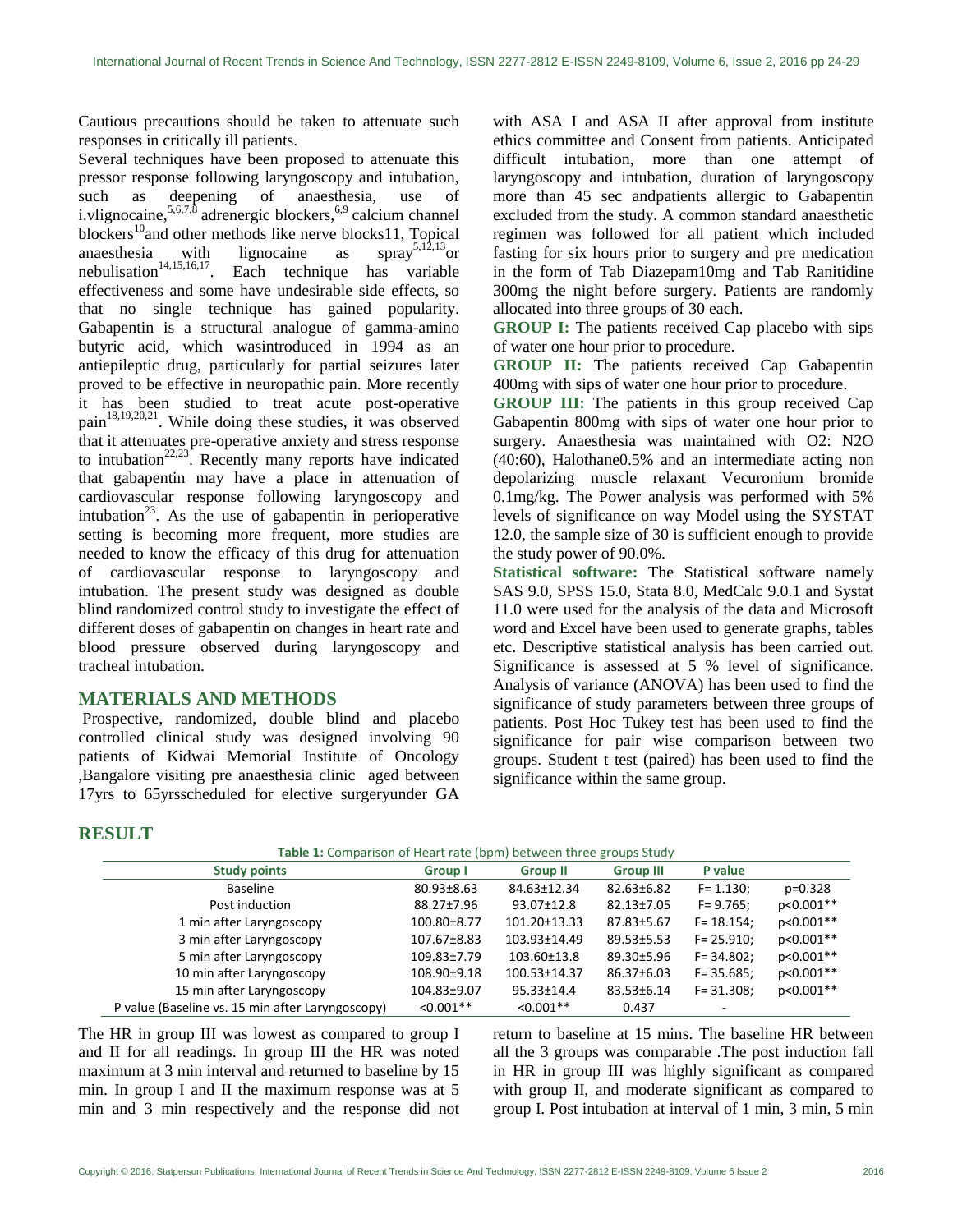10min and 15 min after laryngoscopy the data between group I and group III, group II and group III was strongly significant, but that between group I and II was moderately significant at interval of 5 min and strongly significant at 10 min and 15 min. In Gabapentin 800mg (group III), the mean HR was significantly lower at all intervals as compared to group II and group I.

| Table 2: Comparison of Systolic BP (mm Hg) between three groups of patients |                 |                 |                  |                |             |
|-----------------------------------------------------------------------------|-----------------|-----------------|------------------|----------------|-------------|
| <b>Study points</b>                                                         | Group I         | <b>Group II</b> | <b>Group III</b> | P value        |             |
| <b>Baseline</b>                                                             | 124.6±11.52     | 120.87±24.76    | 123.93±11.76     | $F = 0.404$ :  | $p=0.669$   |
| Post induction                                                              | 119.53±11.01    | 118.20±11.55    | 120.07±19.81     | $F=0.129$ ;    | p=0.880     |
| 1 min after Laryngoscopy                                                    | $136.13 + 9.17$ | 132.47±10.81    | 126.27±10.26     | $F = 7.308$ ;  | $p=0.001**$ |
| 3 min after Laryngoscopy                                                    | 140.60±8.93     | 133.90±10.98    | 128.4±10.28      | $F = 10.976$ ; | $p<0.001**$ |
| 5 min after Laryngoscopy                                                    | 144.00±8.87     | 136.37±11.75    | 128.87±10.33     | $F = 15.941$ ; | $p<0.001**$ |
| 10 min after Laryngoscopy                                                   | 144.20±9.04     | 134.73±10.85    | 124.97±9.56      | $F = 28.629$ ; | p<0.001**   |
| 15 min after Laryngoscopy                                                   | 140.73±8.84     | 130.33±11.29    | 123.4±10.21      | $F = 22.098$ ; | $p<0.001**$ |
| P value (Baseline vs. 15 min after Laryngoscopy)                            | $< 0.001$ **    | $0.035*$        | 0.459            |                |             |

The SBP values recorded at all intervals were lower in group III as compared with group I and II. The maximum response was noted at 5 min interval in group III andgroup II, at 10 min in group I. The values came back to baseline at 15 min interval ingroup III but the values did not return to baseline in group I and II even after 15 mins.The base line mean systolic blood pressure in all the three groups was comparable.Post induction value of mean systolic blood pressure fell in all the three groups. Theintergroup statistics was insignificant. Post intubation at 1 min, 3 min, 5 min, 10 min and 15 min after

laryngoscopy there was strong significance between group I and III, suggestive significance between group II and group III at 1 min and 3 min interval and moderate significance at 5 minand 15 min. Between group I and II there was moderate significance at 3 min and 5min interval and strongly significance at 10 min and 15 min interval. At 15 min interval after intubation the mean SBP was highly significant in group Iand moderate significance in group II when compared with their baseline values.

**Table 3:** Comparison of Diastolic BP (mm Hg) between three groups of patients

| <b>Study points</b>                              | <b>Group I</b>   | <b>Group II</b> | <b>Group III</b> | P value                       |
|--------------------------------------------------|------------------|-----------------|------------------|-------------------------------|
| Baseline                                         | 79.00±6.94       | 78.87±6.96      | 77.13±6.64       | $F = 0.694; p = 0.503$        |
| Post induction                                   | 76.33±6.71       | 75.47±6.28      | 72.67±5.64       | $F = 2.844$ ; $p = 0.064 +$   |
| 1 min after Laryngoscopy                         | 88.33±6.22       | 85.17±5.55      | 79.87±5.68       | $F = 16.201; p < 0.001**$     |
| 3 min after Laryngoscopy                         | $91.60 \pm 6.42$ | 86.27±4.42      | $81.13 \pm 5.6$  | $F = 26.770; p < 0.001**$     |
| 5 min after Laryngoscopy                         | 93.13+5.84       | 86.53±4.58      | $80.33 \pm 6.26$ | $F = 39.121$ ; $p < 0.001$ ** |
| 10 min after Laryngoscopy                        | $92.53 \pm 6.19$ | 84.27±5.22      | 78.87±6.45       | $F = 39.803; p < 0.001**$     |
| 15 min after Laryngoscopy                        | 88.67±5.47       | $81.3 \pm 5.48$ | 76.87±6.03       | F= 33.23;p<0.001**            |
| P value (Baseline vs. 15 min after Laryngoscopy) | $< 0.001**$      | $0.058 +$       | 0.738            |                               |

The DBP in group III was lowest as compared to group I and II at all intervals. Ingroup III the DBP was noted maximum at 1min interval and at 5 min interval in groupI and II. The response in group III returned to baseline by 15 min but the response ingroup I and II did not return to baseline.The baseline mean diastolic pressure in all the three groups was comparable. The postinduction mean DBP decreased in all the three groups, but the fall was

more so ingroup III.Post intubation at1 min, 3 min, 5 min, 10 min and 15 min after laryngoscopy there was strong significance between group I and III and group II and III. But there was suggestive significance between group I and II at 1 min and strong significance at the rest intervals. At 15 min interval the mean DBP of group III was nearer to baseline, but there was suggestive significance in group II and high significance in group I.

| Table 4: Comparison of Mean Arterial BP (mm Hg) between three groups of patients |                   |                   |                  |                              |  |
|----------------------------------------------------------------------------------|-------------------|-------------------|------------------|------------------------------|--|
| <b>Study points</b>                                                              | <b>Group I</b>    | <b>Group II</b>   | <b>Group III</b> | P value                      |  |
| <b>Baseline</b>                                                                  | 94.20±8.22        | 92.77±11.68       | 92.73±7.75       | $F = 0.239$ ; p=0.788        |  |
| Post induction                                                                   | $90.77 \pm 7.62$  | 89.70±6.94        | 88.47±8.63       | $F = 0.660; p = 0.520$       |  |
| 1 min after Laryngoscopy                                                         | $104.30 \pm 6.75$ | $100.93 \pm 6.73$ | $95.40\pm 6.67$  | $F = 13.434$ ; $p < 0.001**$ |  |
| 3 min after Laryngoscopy                                                         | 107.90±6.76       | $102.20 \pm 6.08$ | $96.93 \pm 6.6$  | F= 21.456; $p<0.001**$       |  |
| 5 min after Laryngoscopy                                                         | 110.07±6.05       | 103.17±6.53       | $96.53 \pm 7.04$ | $F = 32.013$ ; $p < 0.001**$ |  |
| 10 min after Laryngoscopy                                                        | $109.73 \pm 6.4$  | $101.03\pm 6.62$  | 94.20±6.39       | $F = 43.417$ ; $p < 0.001**$ |  |
| 15 min after Laryngoscopy                                                        | 106.07±5.73       | $97.63 \pm 6.88$  | 92.37±6.91       | $F = 33.618$ ; $p < 0.001**$ |  |
| P value (Baseline vs 15 min after Laryngoscopy)                                  | $< 0.001**$       | $0.020*$          | 0.590            |                              |  |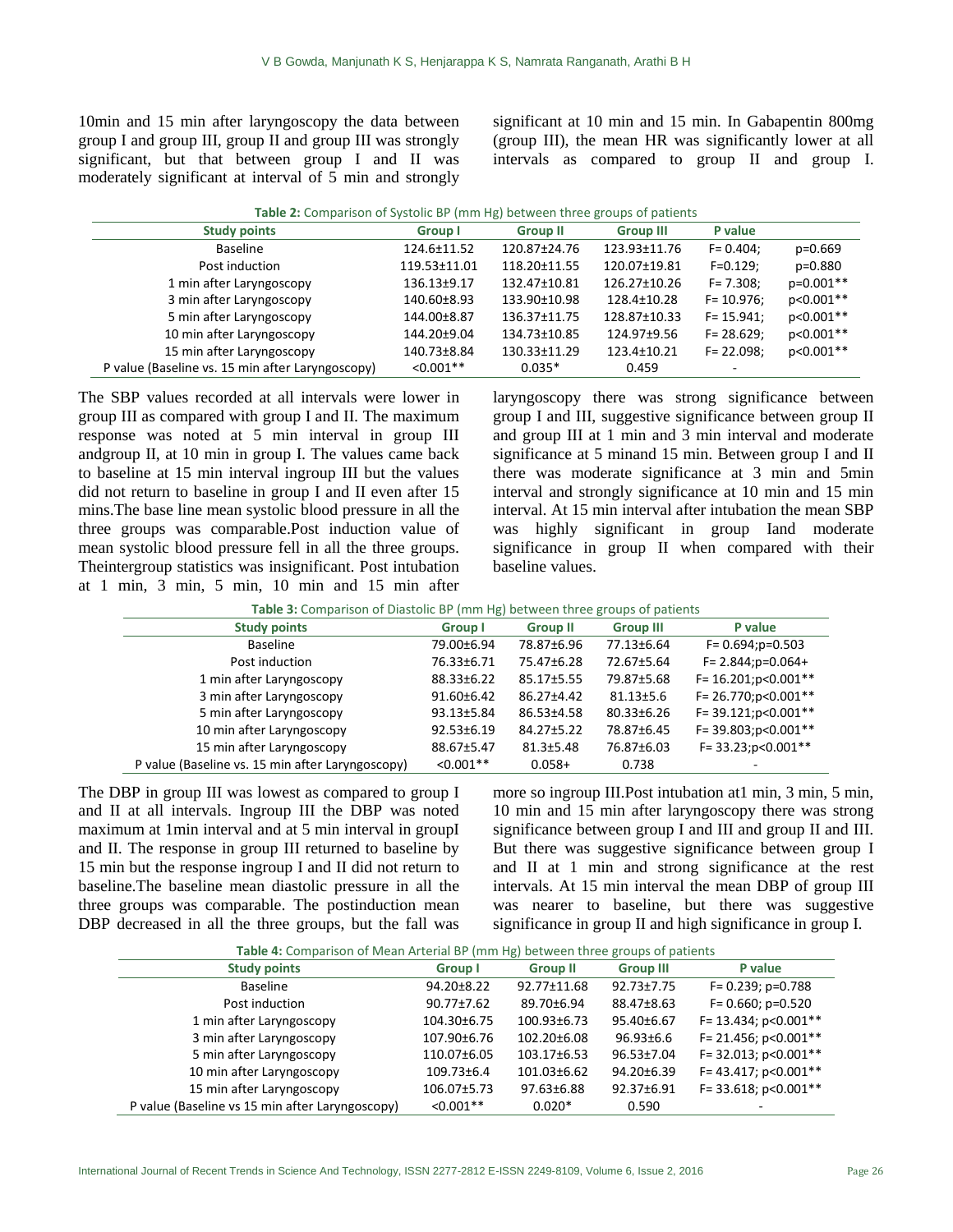The MAP values in group III were lowest as compared to group I and II at all intervals. In group III the MAP was noted maximum at 1min interval and in group I and II the maximum response was at 5 min interval. The values returned to baseline by 15 min in group III, but in group I and II values did not return to baseline. The baseline mean arterial pressure (MAP) in all the three groups was comparable. The post induction mean MAP decreased in all the three groups. The intergroup statistics was insignificant. Post-intubation at 1 min, 3 min, 5 min, 10 min and 15 min after laryngoscopy the mean MAP was strongly significant between group I and III and group II and III. But there was no significance at 1 min between group I and II, but at the subsequent readings it was strongly significant. The mean MAP at 15 min interval in group III was comparable with the baseline while in group I it was strongly significant and in group II moderately significant.

#### **DISCUSSION**

Endotracheal intubation is an integral part of anaesthesiologists contribution to patient care. Laryngoscopy and tracheal intubation are noxious stimuli that evoke a transient but marked sympathetic response manifesting as increase in heart rate, blood pressure and arrhythmias. These physiological changes are well tolerated by healthy individuals, however these changes may be detrimental or even fatal in patients with coronary artery disease, hypertension cerebrovascular disease, intracranial aneurysms valvular heart disease  $3,24$ . As today more and more patients with cardiovascular disorders are presenting themselves for surgery anaesthesiologists are in search of safest and the most efficient drug which can prevent cardiovascular response to the laryngoscopy and tracheal intubation. Many drugs and methods have been recommended and used till date but none of them has evolved as the drug of choice yet.

Gabapentin, a structural analogue of gamma amino butyric acid, was originally introduced as antiepileptic drug was shown to be effective in management of neuropathic pain and in the perioperative setting as an analgesic. Recently the effect of gabapentin on the pressor response to laryngoscopy and intubation has been tested in some studies but with different dose regimens and conflicting results. In the present study we have compared the effect of 400mg and 800mg oral gabapentin on pressor response to direct laryngoscopy and intubation. Ninety patients belonging to ASA I and II status were randomly allocated in to 3 groups of 30 each. In Group I the patients received placebo as control, Group II patients received 400mg of oral gabapentin and Group III received 800mg gabapentin one hour before surgery. We observed in our study that the values in group III

were significantly lower  $(P<0.001)$  as compared to group I and II at all intervals for all the hemodynamic variables(HR, SBP, DBP and MAP) .The maximum response was noted at 3 min and 5 min intervals after laryngoscopy .The values in group III (800mg gabapentin) returned to baseline by 15 min where as in group I and II the values were more even after 10 mins. The results in our study is comparable with results obtained in studies conducted by Fassoulaki *et al*<sup>25</sup>. In study done by Fassoulaki  $et \text{ } a l^{25}$  they found that gabapentin 1600mg given orally in 4 divided doses every 6 hours the day before surgery attenuated the hypertensive but not the tachycardic response to laryngoscopy and tracheal intubation. The SBP was significantly lower in the gabapentin group versus the control group at 0, 1, 3, 5 and 10 min after intubation. DBP was also lower in the gabapentin group at 0, 1, 3 and 10 min after intubation. In our study patients receiving placebo and 400mg gabapentin showed significant increase in heart rate, SBP and DBP associated with tracheal intubationompared to baseline levels and 800mg gabapentin group. Post intubation at 1 min, 3 min, 5 min, 10 min and 15 min after laryngoscopy there was strong significance between placebo and 800mg gabapentin group, suggestive significance between 400mg gabapentin and 800mg gabapentin group at 1 min and 3 min interval and moderate significance at 5 min and 15 min. Between placebo and 400mg gabapentin group there was moderate significance at 3 min and 5 min interval and strongly significance at 10 min and 15 min interval. Mean DBP decreased in all the three groups, but the fall was more so in 800mg gabapentin group. Post intubation at1 min, 3 min, 5 min, 10 min and 15 min after laryngoscopy there was strong significance between placebo and 800mg gabapentin and 400mg. But there was suggestive significance between placebo and 400mg gabapentin group at 1 min and strong significance at the rest intervals. At 15 min interval the mean DBP of 800mg gabapentin was nearer to baseline, but there was suggestive significance in 400mg gabapentin group and high significance in placebo group. Contrary to this study we also observed significantly lower MAP and Heart rate. But in study done by Fassoulaki *et al*<sup>25</sup>, heart rate did not differ between the two groups at any time and also not commented on MAP. Memis *et al*<sup>23</sup> studied the effect of Gabapentin on mean arterial pressure and heart rate on induction of anaesthesia and tracheal intubation. Patients receiving placebo and 400mg Gabapentin showed a significant increase in blood pressure and heart rate associated with tracheal intubation compared to baseline levels and from patients receiving 800mg gabapentin. There was a significant decrease in heart rate and mean arterial pressure in the group receiving 800mg gabapentin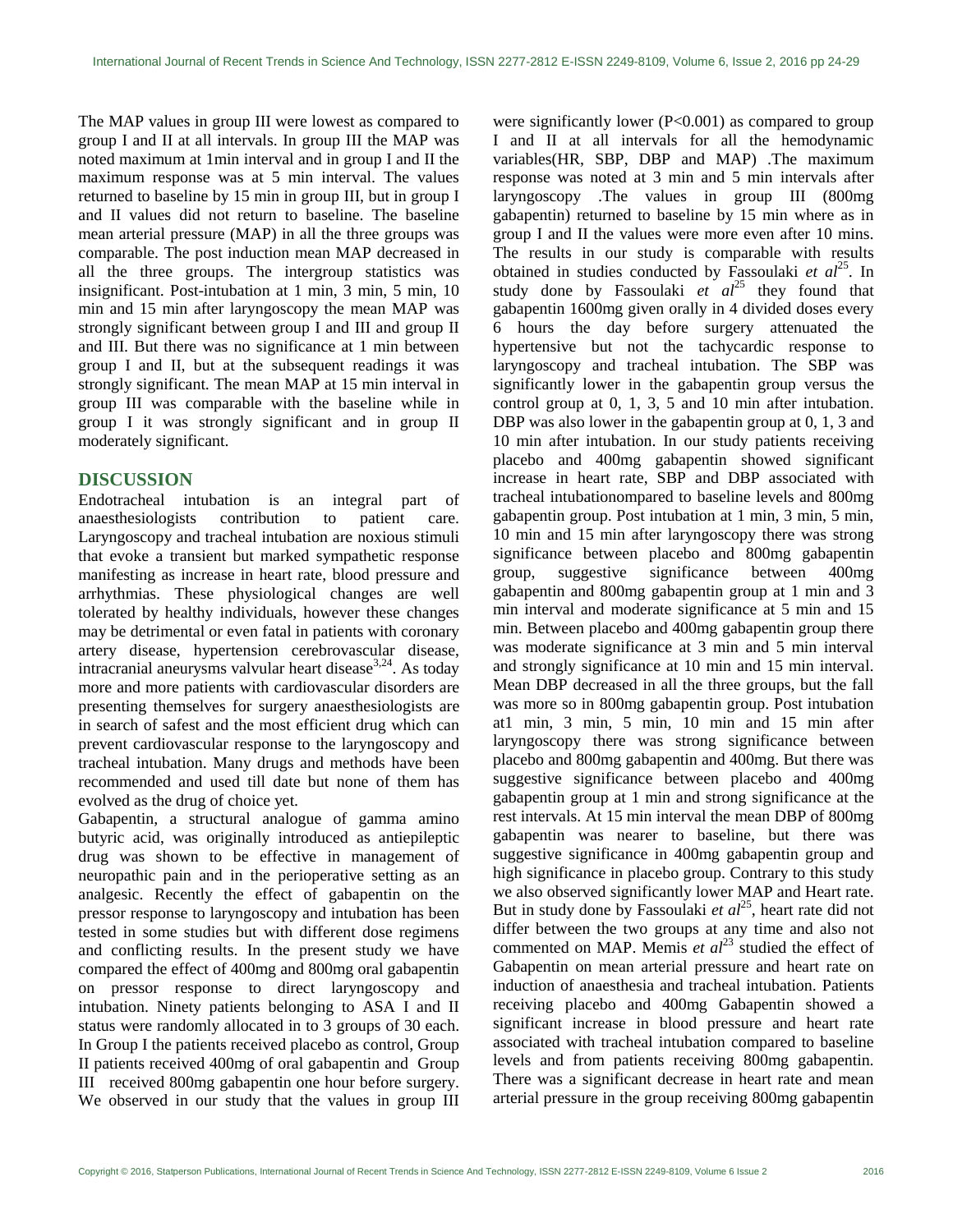1, 3, 5 and 10min after intubation compared to placebo group and 400mg gabapentin group. Our results were similar to this study however they did not comment on SBP and DBP. We observed heart rate in gabapentin 800mg group was significantly lower at all intervals compared to 400mg group and placebo. Between placebo and 400mg gabapentin group heart rate was moderately significant at interval of 5 min and strongly significant at 10 min and 15 min. MAP at Post intubation 1 min, 3 min, 5 min, 10 min and 15 min after laryngoscopy was strongly significant between placebo and 800mg gabapentin group. But there was no significance at 1 min between placebo and 400mg gabapentin group, but at the subsequent readings it was strongly significant. The mean MAP at 15 min interval in 800mg gabapentin was comparable with the baseline while in placebo itwas strongly significant and in 400mg gabapentin group moderately significant. It has been shown that arterial pressure and heart rate responses are greater when the duration of laryngoscopy exceeds 30 sec. The above studies which studied the effect of Gabapentin to attenuate the haemodynamic responses to laryngoscopy and intubation did not comment upon duration of laryngoscopy and intubation. The anaesthetic agents have an important impact on attenuation of pressor response to laryngoscopy and intubation. In one study sevoflurane and nitrous oxide were used for induction and in another study propofol and atracurium were used. We used thiopentone sodium and succinyl choline. KOC *et al*<sup>26</sup> studied the effect of gabapentin, dexamethasone and their combination in patient undergoing varicocele surgery. They found that heart rate and mean arterial pressure values are significantly lower in the group receiving both gabapentin and dexamethasone at 1, 3, 5 and 10 min after intubation than in the group receiving dexamethasone or gabapentin alone. The MAP and HR values were significantly low as compared with placebo in patients pretreated with gabapentin. They attributed the smooth muscle relaxation property of dexamethasone for the effectiveness in the suppression of laryngoscopic response. Though the results were comparable with our study in terms of decrease in MAP and HR values, we did not use any adjuvant with gabapentin. The mechanism by which gabapentin attenuates the pressor response to laryngoscopy and intubation is unknown. Although the molecular targets of gabapentin remain unknown, the inhibition of ca2+ flux in muscle cells with consequent inhibition of smooth muscle contraction might explain the effectiveness of gabapentin in attenuation of pressor response to laryngoscopy. Thus it may act in a manner similar to ca2+ channel blockers.Limitations of our study is that we did not measure the stress mediators, i.e. endogenous plasma catecholamines or cortisol and we didn't score sedation. Though measurement of endogenous catecholamines would give useful information, scoringsedation before induction of anaesthesia would interfere with the double blinding of the study. In conclusion gabapentin attenuates the pressor response associated with laryngoscopy and tracheal intubation. Further studies are needed to know the dose response relationship of gabapentin during laryngoscopy and tracheal intubation.

## **CONCLUSION**

SBP, DBP, MAP and HR were all attenuated by Gabapentin in comparison to control group. Gabapentin 800mg is more effective than 400mg for attenuation of pressor response to laryngoscopy and intubation.

#### **REFERENCES**

- 1. Burstein CL, Lo Pinto FJ,Newman: Electrocardiographic studies during endotracheal intubation; Effects during usual routine techniques. Anesthesiology 1950; 11:224
- 2. King B D, Elder J D, Procter D F, et al: Reflex circulatory responses to tracheal intubation performed during general anesthesia. Anesthesiology 1951;12: 556
- 3. Fox E.J, Sklar G.S, Hill C.H, Villanuera R, King BD. Complications related to the pressure response to endotracheal intubation. Anesthesiology 1977; 47: 524-5
- 4. Miller Forbes and F G Dally: Acute hypertension during induction of anesthesia and endotracheal intubation in normotensive men. Br J Anaesth 1970; 42: 618.
- 5. Asfar S N, Abdulla WY: The effects of various administration routes of lignocaine on the hemodynamics and ECG rhythm during endotracheal intubation. ActaAnesthesiologicaBelgica1990; 41: 17-24.
- 6. Helfman SM, Gold MI, Delisser EA, Herrington CA: Which drug prevents tachycardia and hypertension associated with tracheal intubation; Lignocaine, Fentanyl or Esmolol?Anesthesia and Analgesia 1991; 72: 482-6.
- 7. Lev R, Rosen P: Prophylactic lignocaine use pre intubation: A review. Journal of Emergency Medicine 1994; 12(4): 499-506.
- 8. James F Hamill, Robert F Bedford, David C Weaver, Austin colohan. Lignocaine before endotracheal intubation: Intravenous or laryngotracheal. Anesthesiology 1982; 55: 578-581.
- 9. Gold M, Brown Mand, Selem J: The effects of Esmolol on hemodynamics after ketamine induction and intubation. Anesthesiology 1982; 61-119.
- 10. Puri GD, Batra YD. Effects of Nifedepine on the cardiovascular responses to laryngoscopy and intubation. Br J Anaes1988; 60(5): 579-581.
- 11. NibeditaPani, ShovankumarRath. Regional and Topical Anaesthesia of upper Airways. Indian J of Anaesth2009; 53: 61-648.
- 12. Mostafa SM, Murthy B V, Barett P J, McHugh P: Comparison of the effects of lignocaine spray applied before or after induction of anesthesia on the pressor 57 response to direct laryngoscopy and inubation. Eur J Anaesthesiol1999;16: 7-10.